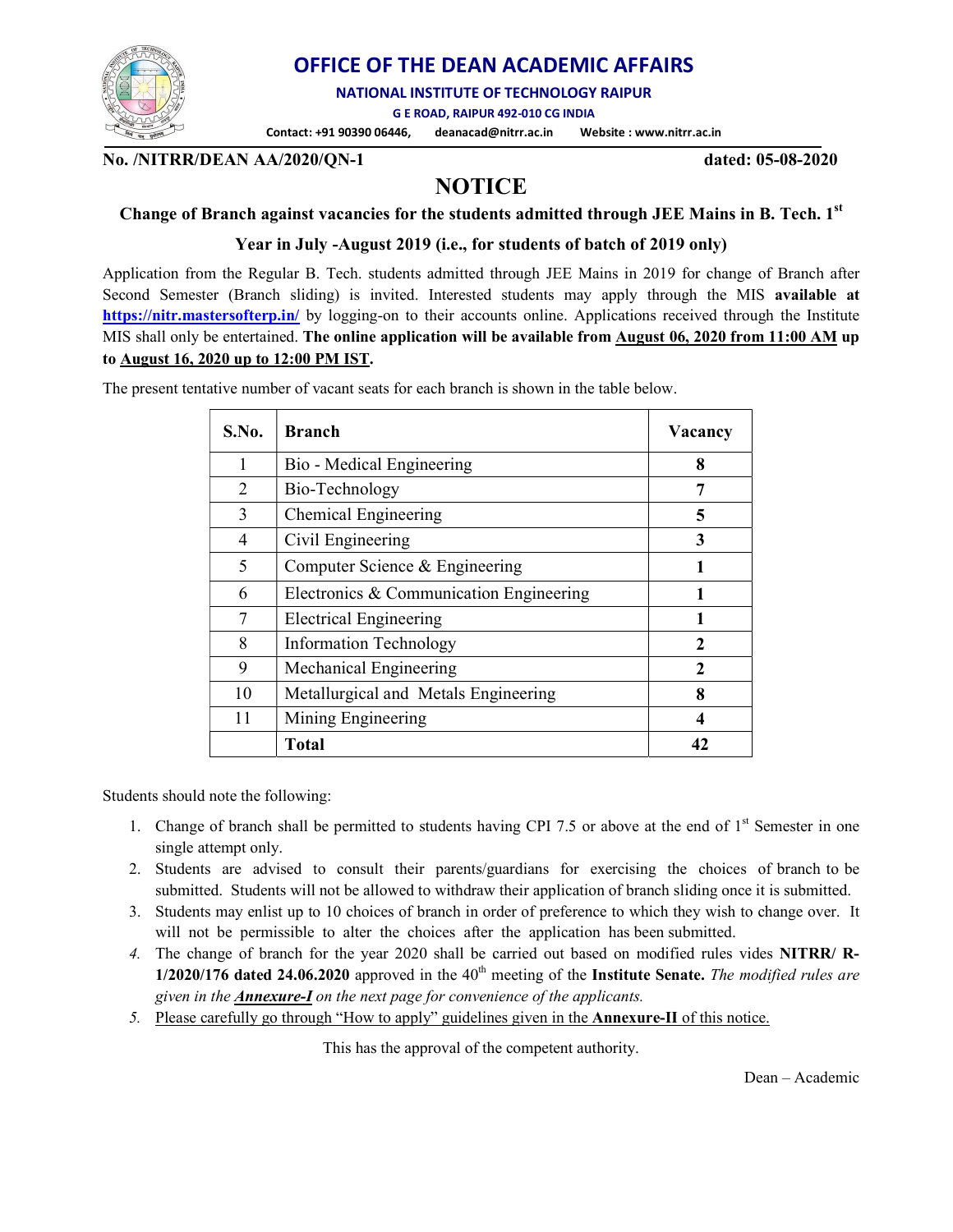## REGULATIONS FOR CHANGE OF BRANCH AFTER SECOND SEMESTER (modifies for the year 2020 only)

### [Modified as per resolution of the 40<sup>th</sup> Meeting of the Senate dated circulated vide NITRR/ R-1/2020/176 dated 24.06.2020 in view of the extraordinary circumstances due to COVID-19 pandemic as a special case for the year 2020 only]

---xXx---

- 1. Student admitted to a particular branch of the B. Tech. course will normally continue studying in that branch till completion. However, in special cases the Institute may permit a student, admitted through JEE Main to change from one branch to another after the first two semesters. Such changes will be permitted, strictly in accordance with provisions laid down hereafter.
- 2. Only those students will be eligible for consideration for change of branch after the second semester, who have-

Completed all the credits prescribed in the first Semester in one single attempt with SPI of 7.5 or more.

- 3. Repeaters are not eligible to take part in this process.
- 4. Depending on the vacancies Dean, Academic Affairs may issue a notification inviting application for change of branch from the intending eligible students.
- 5. Change of branch shall be made strictly on the basis of inter se merit of the applicants. For this purpose SPI obtained in first semester by the applicant shall only be considered. Ties will be resolved by the AI rank of the applicants in JEE Main.
- 6. As prescribed in the scheme of studies of  $I<sup>st</sup> \& II<sup>nd</sup>$  Semester, if a student belonging (say) 'X' branch slides (say) to 'Y' branch, then he/she will have to register in all those branch-specific Basic Engineering subjects which were offered to his counter parts in 'Y' branch in their first year. This is necessary for a student whose branch has been changed to complete the requirement for branch 'Y'. In doing so, a slid student can register for at the most two subjects (as per the requirement) offered in first year of branch 'Y' in the  $3<sup>rd</sup>$ semesterof his changed (slid) branch. In case, the students have to register for three additional subjects, he/she shall register for two subjects in third semester and shall register for the third subject in fourth semester compulsorily. For such cases, the maximum credit limit per semester for  $3<sup>rd</sup>$  and  $4<sup>th</sup>$ will be 34 credits. For such subjects, the students have to secure E or higher grade, and the same won't be considered for calculation of CPI, SPI or determining eligibility for B.Tech (Hons.) and B.Tech with distinction.
- 7. The applicants may be allowed a change of branch, strictly in the order of merit, subject to the condition that the student strength in a particular branch from which transfer is made, does not fall below 60% of the sanctioned strength.
- 8. If a student is denied change of branch due to above reason, no other student with lesser CPI should be permitted for change of Branch.
- 9. All changes of branch made in accordance with the above rules will be effective from the third semester of the applicants concerned. No change of branch shall be permitted thereafter.
- 10. All changes of branch will be final and binding on the applicants. No student will be permitted under any circumstances to refuse the change of branch offered.